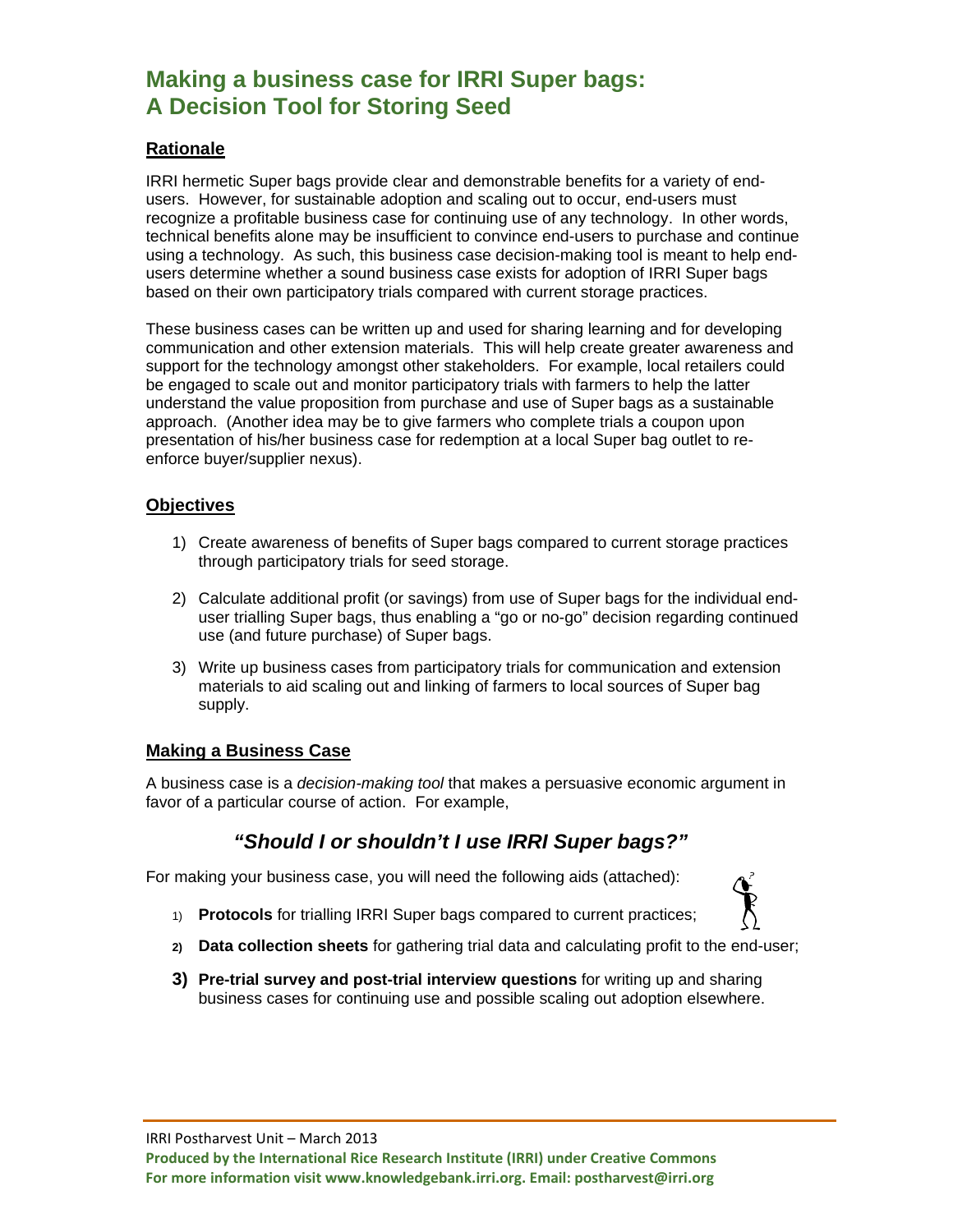#### **Writing up a Business Case**

Local partners overseeing trials can assist end-users write up their individual business cases to aid decision-making and learning. The business case "write-up" should include:

- 1) End-user's name, location, contact details, and brief description for their farm enterprise activities, including seed storage;
- 2) Profit calculation with supporting trial data (i.e., using measurements taken at beginning and end of the trial);
- 3) Post-trial interview to document learning and feedback. This includes checking whether the end-user correctly calculated additional profit, talked about Super bags with friends, and knows a point of local sale/supply for future purchase.

We are attaching several business case "write-ups" as examples from previous participatory trials of IRRI Super bags overseen by Postharvest Learning Alliance partners.

For more information or sharing of your business case "write-ups", please contact:

**Postharvest Unit Super bags can be purchased at: Super bags can be purchased at: International Rice Research Institute (IRRI) postharvest@irri.org blue and the example of the example of the example of the example of the example of the example of the example of the example of the example of the example of the example of the example of the examp**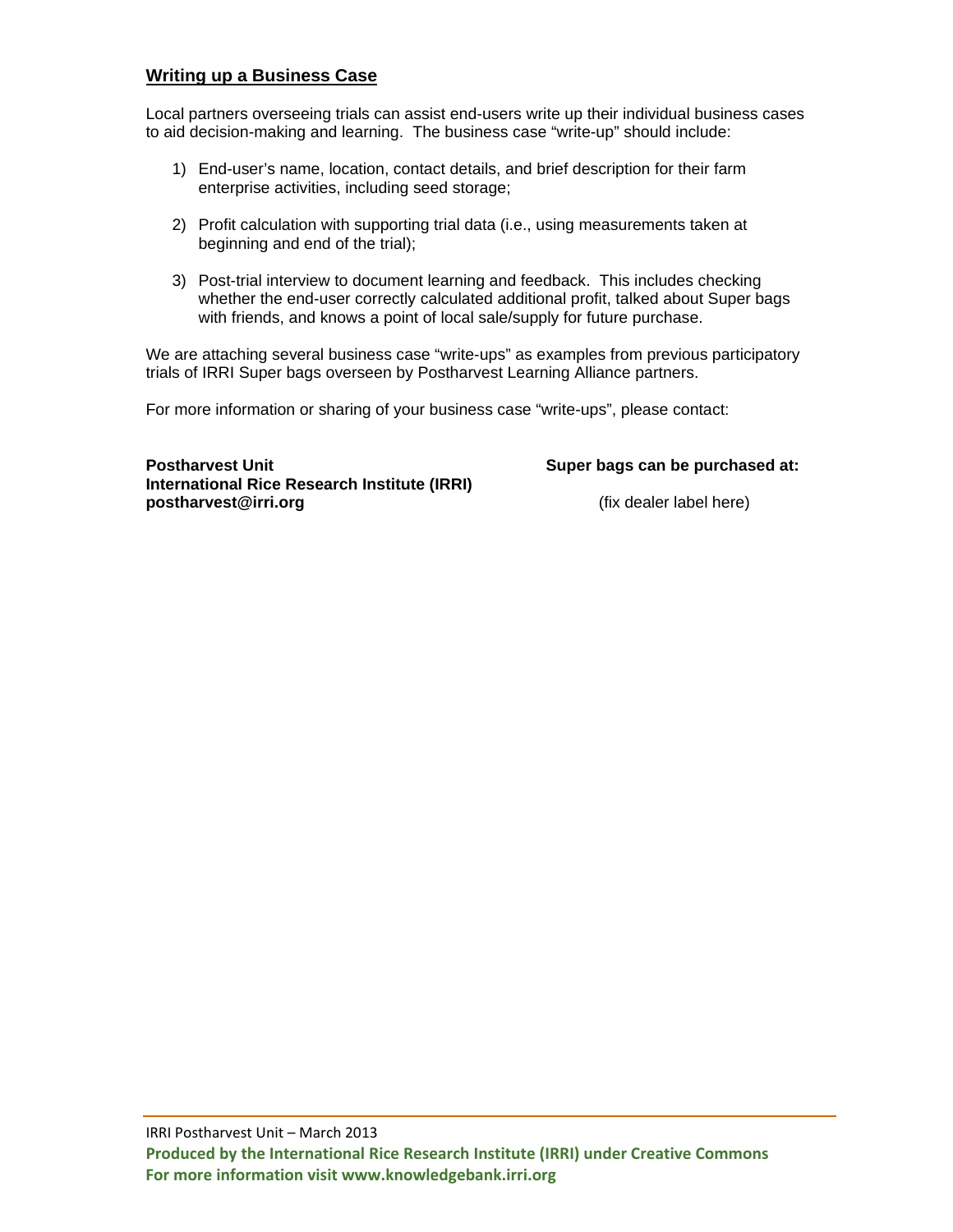# **Protocols for Trialling Super bags**

#### 1.0 **Introduction**

This trial will compare 50kg IRRI Super bags with an end-user's current storage practice.

#### 2.0 **Equipment needed**

- 3 Super bags
- 3 Woven bags, or 3 PE bags, or other currently used storage technology)
- 1 Moisture meter
- Access to nearby mill (optional)

#### 3.0 **Materials and Trial Set-up**

#### *Treatment 1 Current end-user storage practice: \_\_\_(e.g., woven bags)\_\_\_\_*

- Fill 3 (woven) bags with paddy (50 kgs each).
- Label each bag: bag no., variety, weight, trial start date.
- Take 500gram sampling from each of the 3 bags for initial analysis.
- Close bags and place on pallet or current open pile system (whatever is currently practiced).

#### *Treatment 2 50kg IRRI Super bags*

- Place 3 Super bags inside woven bags for added protection from mechanical damage or careless handling. (Super bags are reusable if not punctured and if sealed properly).Fill each Super bag with 50kg of paddy (same source of paddy as above).
- Label each bag: bag no., variety, weight, trial start date.
- Take 500gram sampling from each of the 3 bags for initial analysis.
- Follow instructions printed on Super bag before closing. Remove excess air and twist before taping or tying closed (see right). Place bags on pallet (next to treatment 1).

#### **4.0 Measurements for Data Collection**

- Take measurements from each collected sampling (6 samples total from both treatments) at start of trial period. Then take again at end of the trial period, 500 gram samples, from each of the (6) bags.
- For each initial sampling at the start of the trial record:
	- 1) Moisture content
	- 2) Number of dead (or dormant) insects vs. live insects.
	- 3) Discoloration (number of discolored grains in 100 grains sampling)
	- 4) Germination rate (see attachment, How to do a Seed Germination Test)
- For each final sampling at end of the trial period:
	- 1) Moisture content
	- 2) Number of dead (or dormant) insects vs. live insects
	- 3) Discoloration (number of discoloured grains in 100 grains sampling)
	- 4) Germination rate

IRRI Postharvest Unit – March 2013



*1) Place the Super bag as a liner inside an existing storage bag.*



*2) Fill bag with dry grain or seed. 3) Remove excess air and twist.*



*4) Fold plastic over and seal with tape or strong rubber bands.*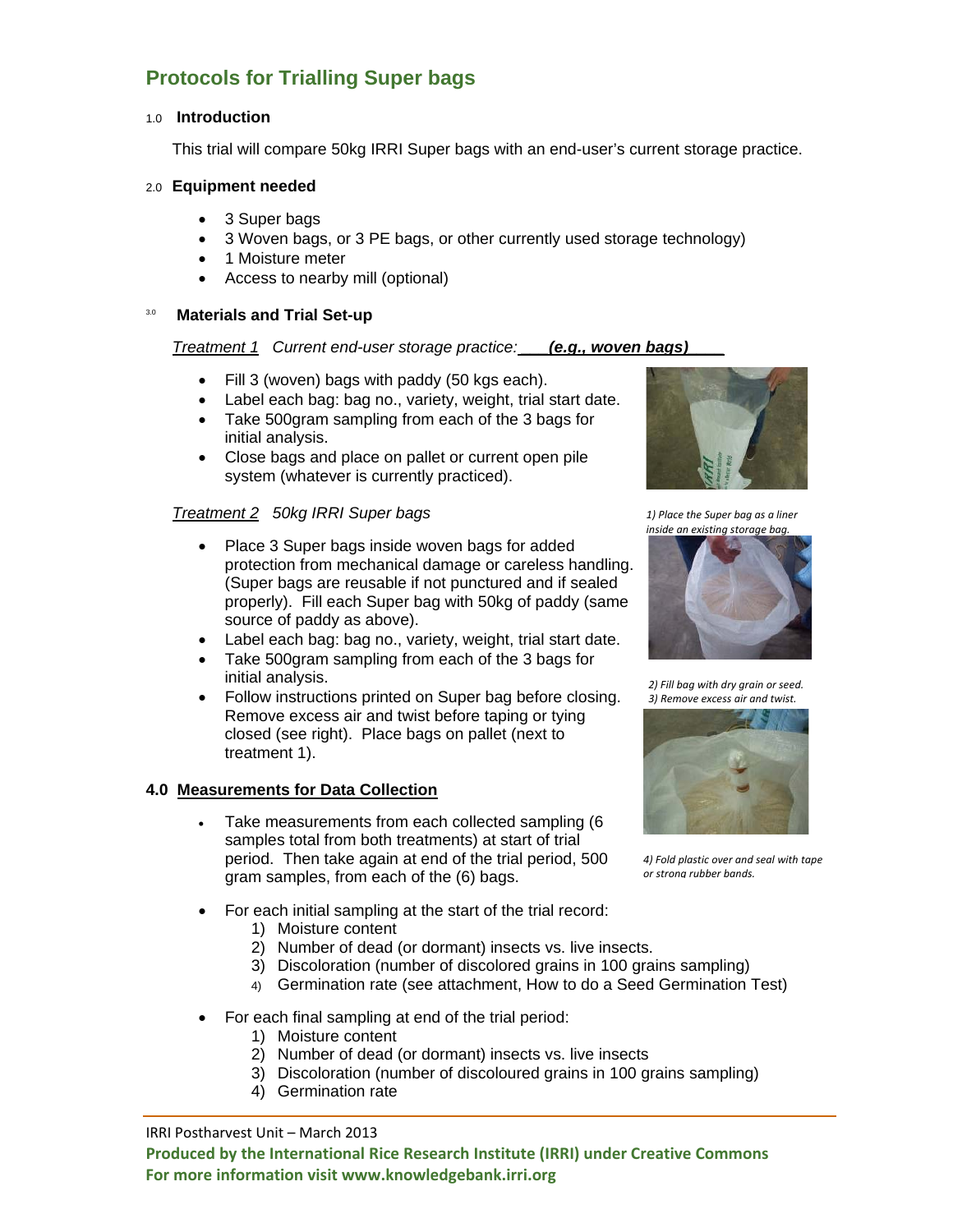# **Data Collection Sheet for Super bag trials**

#### **1.0 End-user Details:**

| Name:                            |  |      |
|----------------------------------|--|------|
| Address:                         |  |      |
| Telephone:                       |  |      |
|                                  |  |      |
|                                  |  |      |
|                                  |  |      |
|                                  |  | Age: |
| Gender:<br>No. of years farming: |  |      |

**2.0 Initial Measurements Start date of trial: \_\_\_\_\_\_\_\_\_\_\_\_\_(pls fill in)**

| <b>Current practice:</b> |               |      |               |      |               |      |
|--------------------------|---------------|------|---------------|------|---------------|------|
| (e.g., woven bags)       | <b>Bag #1</b> |      | <b>Bag #2</b> |      | <b>Bag #3</b> |      |
| Weight of paddy (kgs)    | kgs           |      | kgs           |      | kgs           |      |
| Moisture Content %       | %             |      | %             |      | %             |      |
| Insect Count (no. in     | Live          | Dead | Live          | Dead | Live          | Dead |
| 500g sampling)           |               |      |               |      |               |      |
| Discoloration (no. of    |               |      |               |      |               |      |
| discoloured grains in a  | grains        |      | grains        |      | grains        |      |
| 100 grain sampling)      |               |      |               |      |               |      |
| Germination rate (see    | %             |      | %             |      | %             |      |
| attached instructions)   |               |      |               |      |               |      |

| <b>IRRI Super Bag</b>                        | Super bag No. 1 |      | Super bag No. 2 |      | Super bag No. 3 |      |
|----------------------------------------------|-----------------|------|-----------------|------|-----------------|------|
| Weight of paddy (kgs)                        | kgs             |      | kgs             |      | kgs             |      |
| <b>Moisture Content</b>                      | %               |      | %               |      | %               |      |
| Insect Count (no. in<br>500g sampling)       | Live            | Dead | Live            | Dead | Live            | Dead |
| Discoloration (no. in<br>100 grain sampling) | grains          |      | grains          |      | grains          |      |
| Germination rate<br>(see attached)           | %               |      | %               |      | %               |      |

IRRI Postharvest Unit – March 2013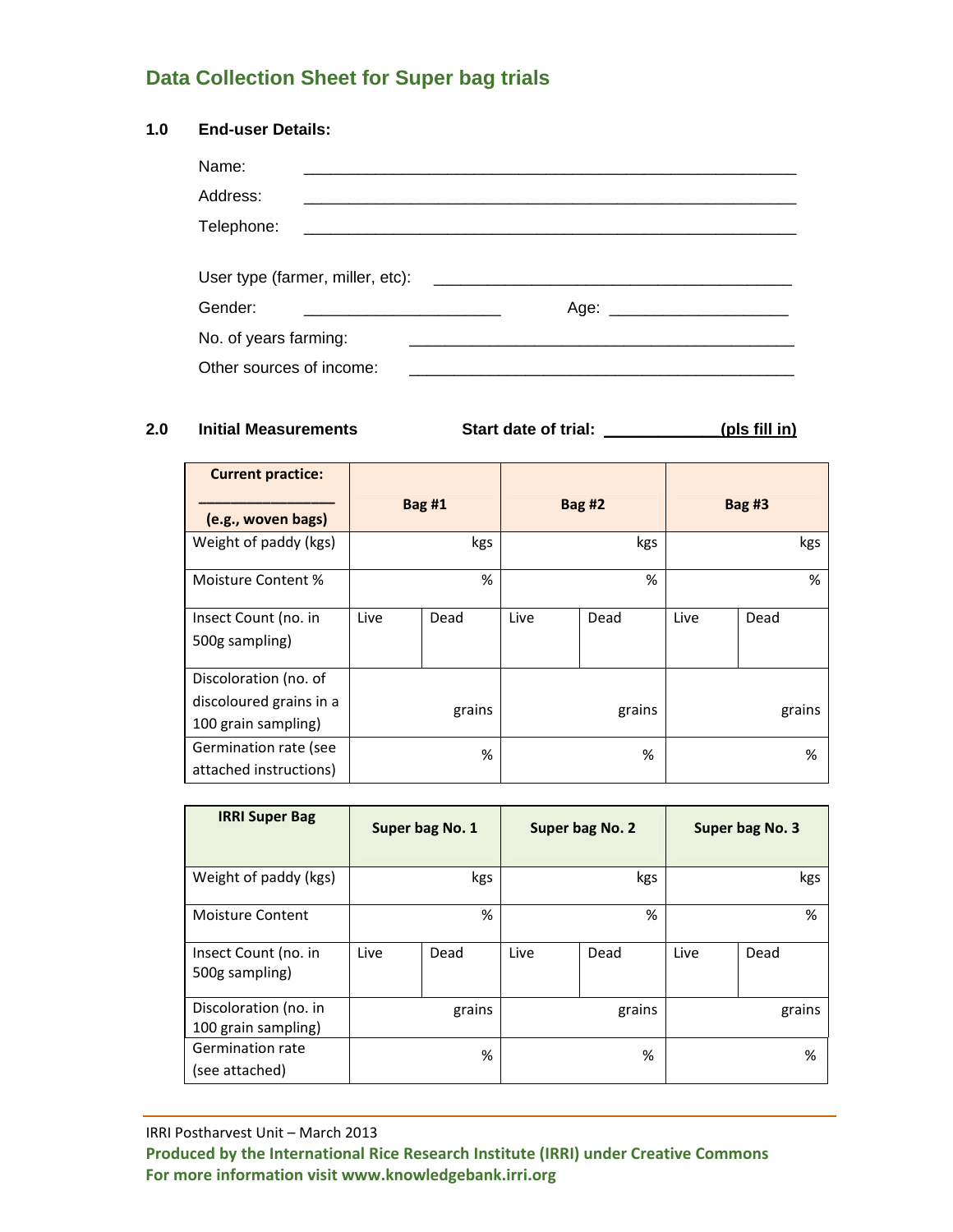#### **3.0 Final Measurements End date of trial: \_\_\_\_\_\_\_\_\_\_\_\_\_\_(pls fill in)\_**

| <b>Current practice:</b><br>e.g. woven bags | <b>Bag #1</b> |      | <b>Bag #2</b> |        | Bag $#3$ |        |
|---------------------------------------------|---------------|------|---------------|--------|----------|--------|
| Weight of paddy (kgs)                       | kgs           |      |               | kgs    |          | kgs    |
| Moisture Content %                          | %             |      | %             |        | %        |        |
| Insect Count (no. in                        | Live          | Dead | Live          | Dead   | Live     | Dead   |
| 500 g sampling)                             |               |      |               |        |          |        |
| Discoloration (no. in                       |               |      |               | grains |          | grains |
| 100 grain sampling)                         | grains        |      |               |        |          |        |
| <b>Germination rate</b>                     | %             |      | %             |        |          | %      |
| (see instructions)                          |               |      |               |        |          |        |

| <b>IRRI Super Bag No.</b> | Super bag No. 1 |      | Super bag No. 2 |        | Super bag No. 3 |        |
|---------------------------|-----------------|------|-----------------|--------|-----------------|--------|
| Weight of paddy (kgs)     | kgs             |      |                 | kgs    |                 | kgs    |
| Moisture Content (%)      | %               |      | %               |        | %               |        |
| Insect Count (no. in      | Live            | Dead | Live            | Dead   | Live            | Dead   |
| 500g sampling)            |                 |      |                 |        |                 |        |
| Discoloration (no. in     |                 |      |                 | grains |                 | grains |
| 100 grain sampling)       | grains          |      |                 |        |                 |        |
| <b>Germination rate</b>   |                 |      |                 | %      |                 | %      |
| (see attached)            |                 | %    |                 |        |                 |        |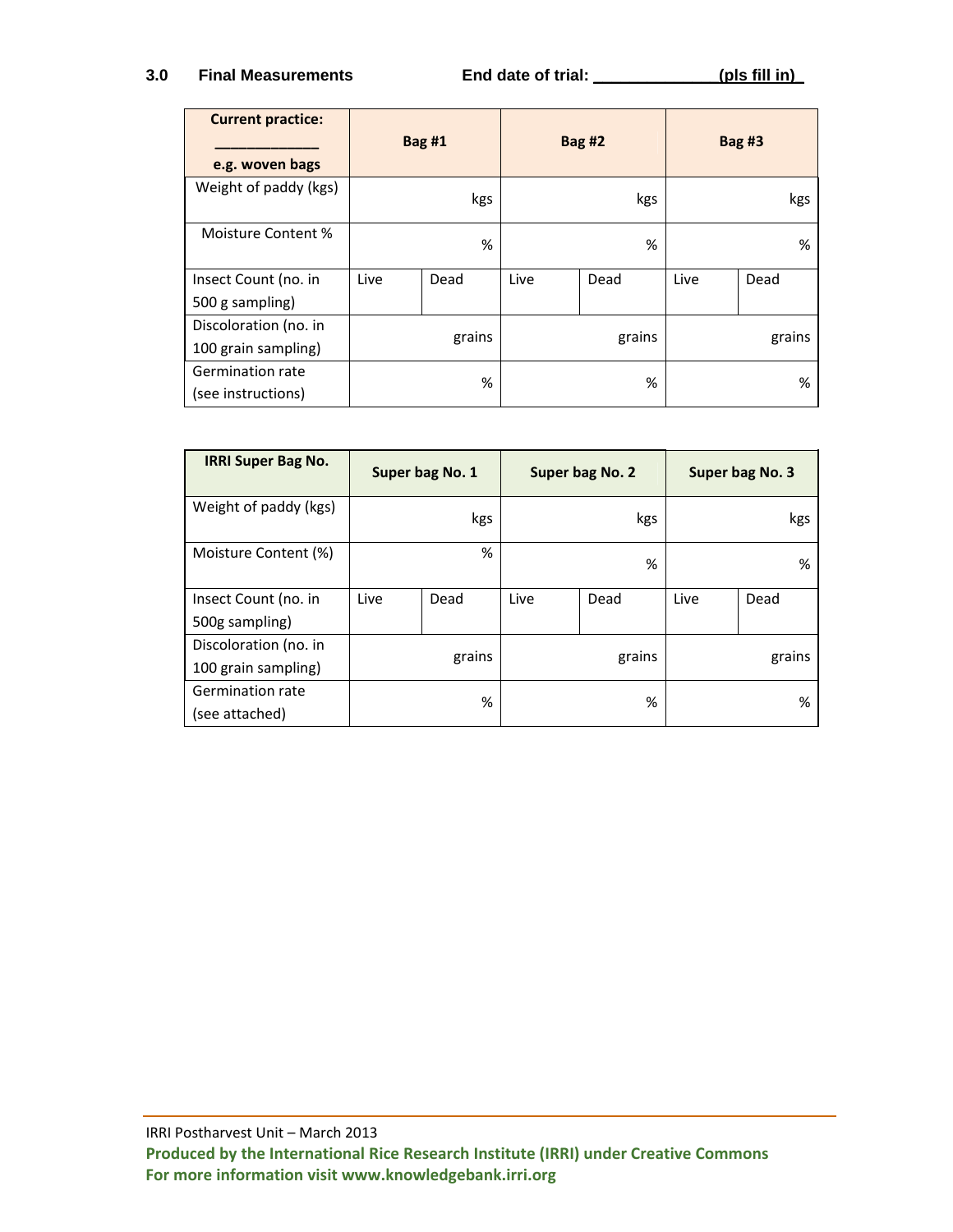# *Pre-Trial Survey Questions for End-users*

| 1) How much paddy do you usually get from your wet season harvest?                  |  |
|-------------------------------------------------------------------------------------|--|
|                                                                                     |  |
| 2) How much paddy do you usually get from your dry season harvest?                  |  |
|                                                                                     |  |
| 3) How much seed do you usually store? _________kgs/season ________kgs/bag          |  |
| 4) Where do you currently store your seed? _____________ (e.g., granary, in house)  |  |
| 5) What do you currently use to store seed? ______________ (e.g., PE bag)           |  |
| 6) Cost of material for current practice (e.g. woven sack) __________ Pesos/bag     |  |
|                                                                                     |  |
| 7) What is the current price of seed (Good farmer seed)? ________ Pesos/kg          |  |
| 8) What is your current seed rate when planting? ____________________ kg/ha         |  |
| 9) Do you sell seed? How much per season? _____________ kgs/season                  |  |
| 10) If so, to whom? ______________ (e.g., farmers, cooperative, govt program, etc.) |  |

# **Post-trial Interview Questions**

- 1) Condition of Super bag after the trial:
	- □ Good (can be used again)
		- $\square$  Punctured or damaged
			- If punctured or damaged, pls explain how this might have occurred:
- *2)* Where were the paddy-filled bags stored? (e.g., inside house, in granary, etc.)
- 3) Using the below, can you calculate your added profit from using Super bags to store your seed?

| Current practice: (e.g., PE bag):                          |            |  |  |  |
|------------------------------------------------------------|------------|--|--|--|
| <b>Current Seed Rate</b>                                   | kg/ha      |  |  |  |
| Amount of seed used                                        |            |  |  |  |
| (current seed rate x no. of hectares)                      | kg         |  |  |  |
| <b>Current Germination Rate</b>                            | %          |  |  |  |
| Actual wt of seed germinated per ha using current practice |            |  |  |  |
| (current seed rate x current germination rate)             | kg/ha      |  |  |  |
| No. of growing seasons/year                                | seasons/yr |  |  |  |
| Seed stored in Super bags                                  |            |  |  |  |
| <b>SB Germination Rate</b>                                 | %          |  |  |  |
| Actual wt of seed germinated per ha using SB               |            |  |  |  |
| (current seed rate x SB germination rate)                  |            |  |  |  |

IRRI Postharvest Unit – March 2013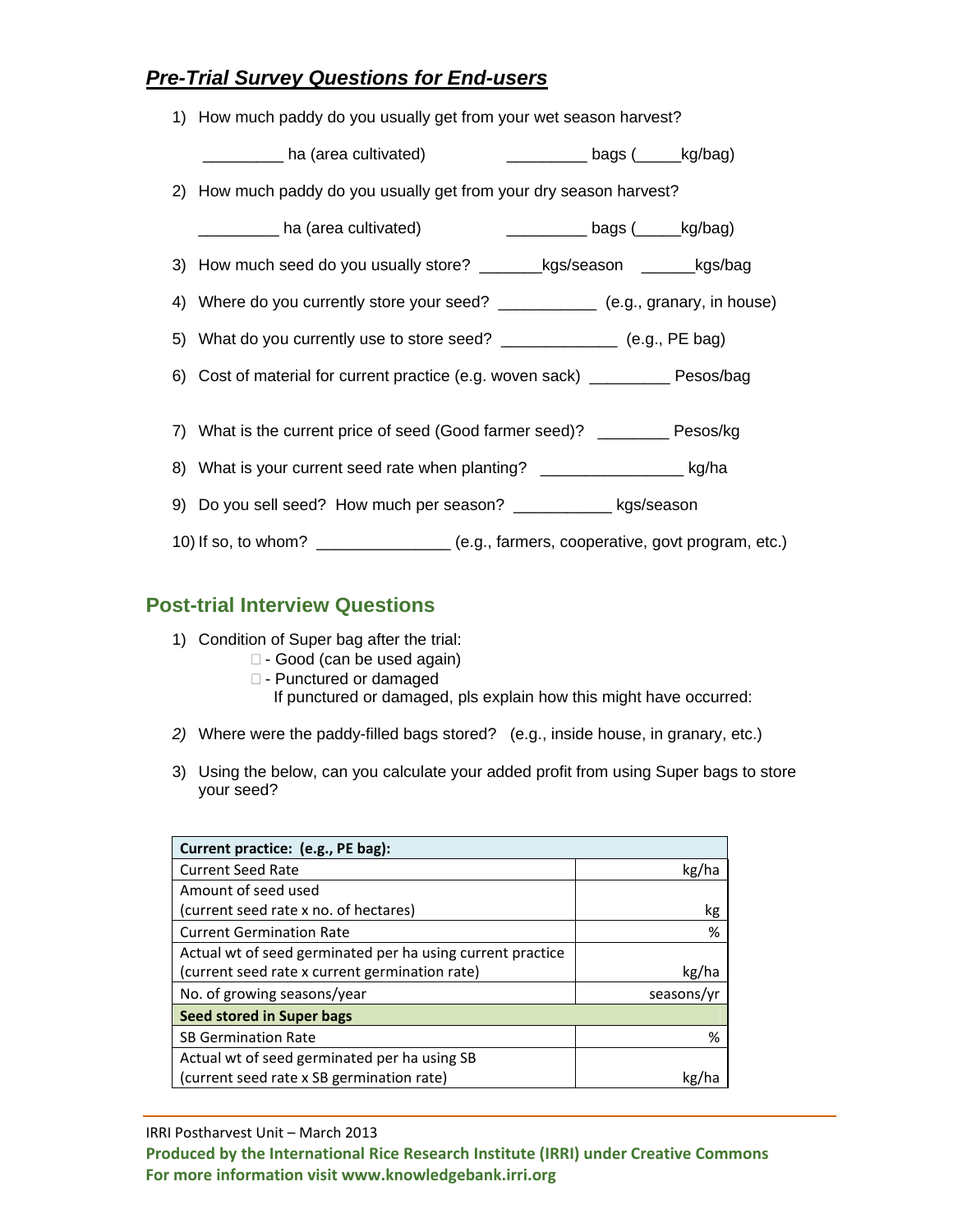| New Seed Rate<br>(Actual wt of seed germinated per ha using current     |            |        |
|-------------------------------------------------------------------------|------------|--------|
| practice / SB germination rate)                                         | kg/ha      |        |
| Amount of seed saved per ha                                             |            |        |
| (current seed rate - new seed rate)                                     | kg         |        |
| Market price of good farmer seeds                                       | PhP/kg     |        |
| Total additional profit per ha                                          |            |        |
| (amount of seed saved x market price of good farmer                     |            |        |
| seeds)                                                                  | PhP/ha     |        |
| <b>SB Cost</b>                                                          |            |        |
| (Cost of Super bag) X (No. of SB for $1st$ season)                      | <b>PhP</b> |        |
| <b>Additional net profit for 1st season</b>                             |            |        |
| (Total additional profit per ha x no. of ha) – (SB Cost)                | <b>PhP</b> |        |
| Additional net profit for succeeding season SB is reused                |            |        |
| (Total additional profit per ha x no. of ha)                            | <b>PhP</b> |        |
| What would be your new seed rate for seed stored in Super bags?<br>4)   |            | kgs/ha |
| 5) How does this compare with the seed rate from your current practice? |            |        |
| Do you plan to use Super bags again?<br>6)                              | Yes.       | Nο     |
|                                                                         |            |        |

7) Do you have access to a local seller of Super bags?  $\Box$  Yes  $\Box$  No Location:

\_\_\_\_\_\_\_\_\_\_\_\_\_\_\_\_\_\_\_\_\_\_\_\_\_\_\_\_\_\_\_\_\_\_\_\_\_\_\_\_\_\_\_\_\_\_\_\_\_\_\_\_\_\_\_\_\_\_\_\_\_\_\_\_

\_\_\_\_\_\_\_\_\_\_\_\_\_\_\_\_\_\_\_\_\_\_\_\_\_\_\_\_\_\_\_\_\_\_\_\_\_\_\_\_\_\_\_\_\_\_\_\_\_\_\_\_\_\_\_\_\_\_\_\_\_\_\_\_\_

| Price of Super bag: | Pesos |
|---------------------|-------|
|---------------------|-------|

8) Other comments and observations you have about Super Bags: